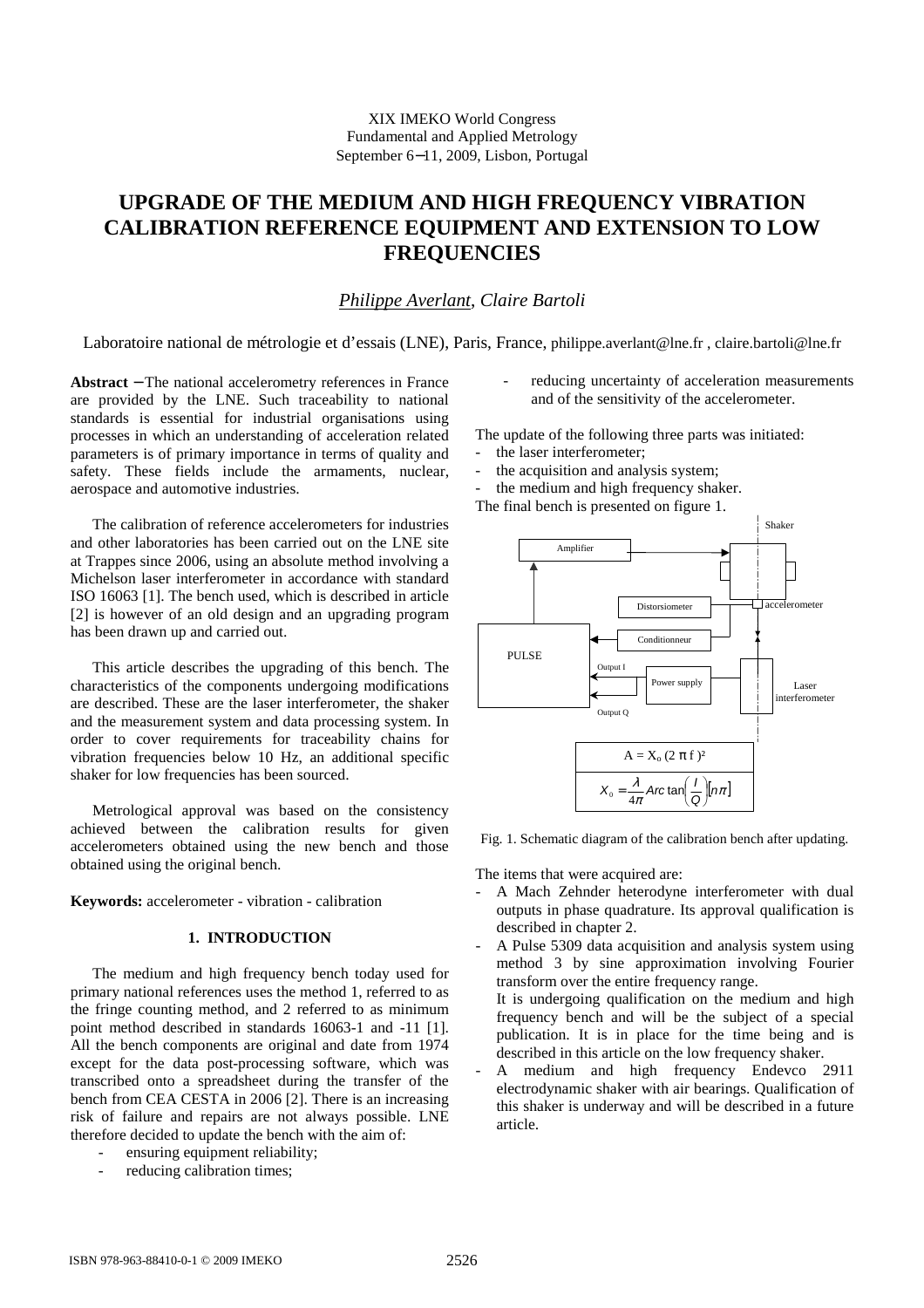In addition an APS 500 low frequency shaker providing excitation from 0.8 to 160 Hz with application of methods 1 and 3. Its approval qualification is described in chapter 3.

Since the equipment involves new technologies, and in order to separate possible sources of deviation and to ensure continuity of metrology, the qualification of new equipments was carried out on a component by component basis. Since the most sensitive was the laser, we started the update program with this one. Qualification of the lowfrequency shaker was carried out with the two methods, 1 by fringe counting and 3 by sinusoidal approximation.

# **2. CHANGE OF THE LASER INTERFEROMETER**

The original interferometer was a fragmented Michelson interferometer in which all components could be adjusted (lens, polariser etc.) and which offered a single output. The new laser interferometer allows method 3 using sinusoidal approximation to be used [1].



Fig. 2. New laser interferometer photography.

The major steps in qualification were as follows:

- Measurement of the vibration level of the interferometer, fixed on an insulated table. The interferometer's own movement is liable to disturb measurements of the accelerometer's movement;
- The metrological traceability for the laser wavelength;
- Comparison of the results of calibration of the three accelerometers obtained using the new interferometer with that of the original.

The final uncertainty of the acceleration and of the sensitivity remain unchanged, since the uncertainty associated with the laser interferometer is not an influential parameter in the uncertainty budget.

#### *2.1. Measurement of vibration level*

Standard 16063-11 [1] specifies a maximum residual vibration level on the interferometer of 0.1%. The levels measured in the directions which are longitudinal and transverse to the vibration during a calibration were measured as less than 0.05% over the frequency range 10- 10 000 Hz.

### *2.2. Wavelength traceability*

The laser source for the Mach-Zehnder interferometer is an unstabilized laser whose wavelength and relative standard deviation are specified in the article ''Advice from the CCL on the use of unstabilized lasers as standards of wavelength'' published by the working group on Unstabilized Lasers of the Consultative Committee for Length. The values specified and used in the calculations are:

 $λ= 632.9908$  nm in vacuum relative standard uncertainty =  $1,5$  .10<sup>-6</sup>

#### *2.3. Comparison before/after the change of laser*

The three sensors specified during the bench approval qualification following its transfer [2] were used for metrological monitoring of the bench. They were also used to qualify new components of the medium and high frequency bench. They were two single ended sensors type, one Endevco 2270M8 and a Bruel & Kjaer 8305-001. The third sensor was an Endevco 2270 or back to back (BB) type. These three sensors are recognised for their metrological stability and are used in many national laboratories. The 8305-001 sensor was used as an accelerometer and as an accelerometric chain with the Bruel & Kjaer 2525 charge amplifier.

Two different operators carried out calibrations in order to validate their qualification on the new equipment and at two different periods in order to qualify the short term drift also.

Figure 3 shows the relative deviations between the two configurations for each sensor and at each calibration frequency point.



Fig. 3. Deviations between calibrations carried out on the sensors before and after the change of laser.

The deviations observed between the calibrations carried out using the two laser interferometers are less than the uncertainties for the bench, i.e. not significant. These results therefore confirm the validation of the accelerometry reference bench following the change of laser interferometer.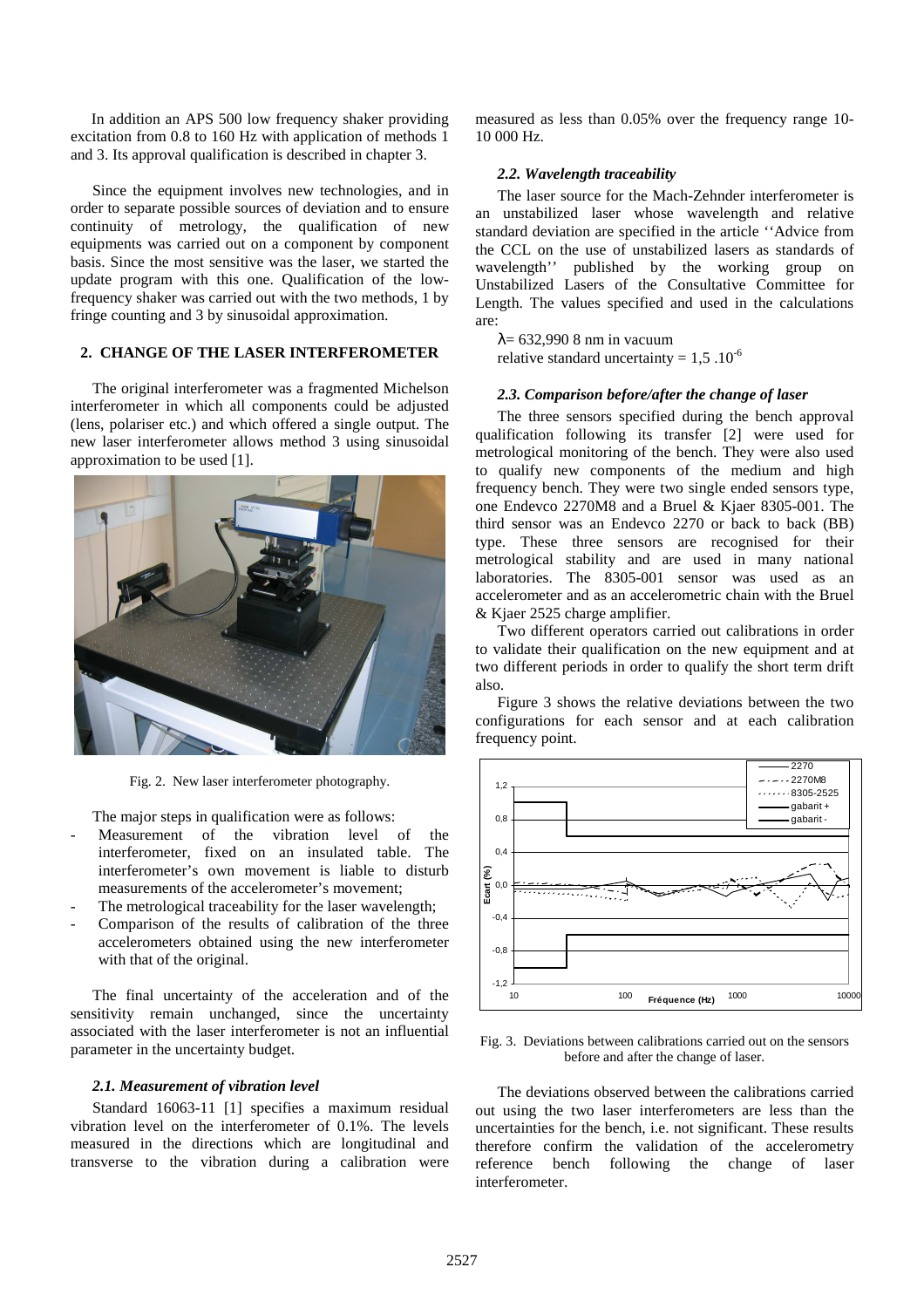# **3. EXTENSION OF LOW FREQUENCY CALIBRATION CAPABILITIES**

This extension at low frequencies is to meet the growing demand from French industry, in particular in the field of transport. It also allows demands relating to the field of health to be met, where the frequency ranges may fall to 0.8 Hz.

The low frequency shaker selected for the primary vibration calibration bench is an APS 500 which covers the frequency range 0.8 – 160 Hz. It offers displacements of 152 mm and a maximum acceleration of 50  $\text{m/s}^2$ . It allows calibrations to be carried out for piezoelectric accelerometers of the type used in medium and high frequencies, accelerometers of the seismic type or of Q-flex quartz technology.

Qualification started with verification of the transverses acceleration levels of the of the shaker, then by comparing the low frequency and medium and high frequency shakers over their common range.

## *3.1. Installation of the new low frequency shaker*

The shaker was installed in the same laboratory as the medium and high frequency bench, an area whose temperature is regulated at  $23^{\circ}$ C  $\pm$  1°C and whose relative humidity is regulated at  $55\% \pm 10\%$ .

#### *Seismic block*

A granite block weighting over a tonne was provided. It was placed on a tarred mat of the same type as that used for the medium and high frequency shaker. An interface plate was built for fixing the shaker and sealed on the block using eleven M20 screws bolted in an epoxy sealant consisting of two components with enhanced mechanical strength characteristics. The height of the mass was determined so that alignment of the accelerometers to be calibrated could be carried out with the laser placed on the insulated table.



Fig. 4. APS 500 exciter photography.

## *Determination of transverse acceleration levels*

The transverse acceleration levels were measured as part of the qualification approval of the shaker. Two series of measurements were made corresponding to the two main operating configurations : with a sensor for the very low frequencies QA 700, with a weight of 280g, and with the cube on which piezoelectric accelerometers are to be mounted. Figures 5 and 6 show the transverse levels measured in two directions that are orthogonal to each other. The curves in red correspond to the supplier's technical specifications.



Fig. 5. Transverse levels measured on the Q Flex sensor.



Fig. 6. Transverse levels measured on the cube.

The measured levels are lower than the technical specifications given by the supplier over the entire frequency range. This meant that the APS 500 could be qualified as regards this point.

## *Comparison of low frequency and medium and high frequency shakers*

The three accelerometers were calibrated using the fringe counting method for the low frequency shaker and the medium and high frequency shaker.

The back to back sensor was calibrated in the same configuration on both shakers.

The single ended sensors were fitted onto the low frequency shaker on a cube where the laser pointing surface is not the same as for the medium and high frequency shaker. The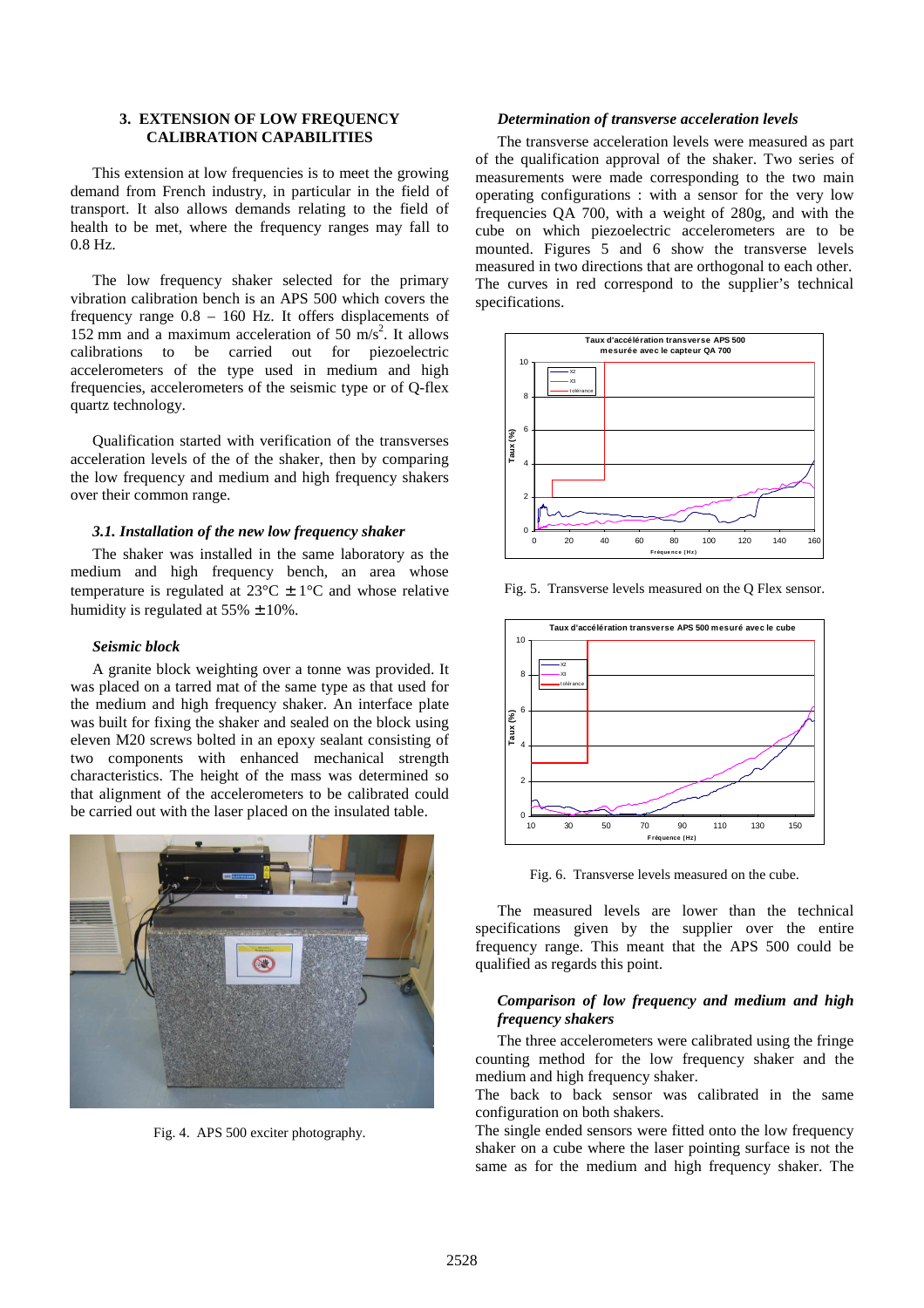8305 sensor was calibrated as an accelerometric chain with the Bruel & Kjaer 2525 conditioner.

Figure 7 shows the relative deviations in sensitivity between the calibrations made using the two shakers as a function of the frequency. The continuous thick lines correspond to the lower and upper uncertainties for the medium and high frequency bench.



Fig. 7. Comparison of the 2 shakers for the 3 sensors.

Beyond 15 Hz the deviations observed are much smaller than the calibration uncertainties of the bench for the three sensors, single ended and back to back, i.e. they are not significant. The excitation frequency 10.2 Hz shows a systematic deviation of the order of 0.6% for an uncertainty of 1%. It corresponds to the lower limit for the medium and high frequency shaker where the signal exhibits harmonic distortion which explains this difference. The deviations observed also allow mounting of single ended sensors onto the cube to be validated.

#### *3.2. Implementation of method 3*

The system sourced, is a Bruel & Kjaer Pulse analyser, which uses Fourier transform to implement method 3 in accordance with the standard ISO 16063-11 [1,3].

Qualification of the Pulse system is carried out through comparison with method 1 using fringe counting on both types of sensor technology, piezoelectric and quartz Q-Flex, on the low frequency shaker over the common range for the two methods, 10-100 Hz.



Fig. 8. Calibration of the Q-Flex sensor using methods 1 and 3.



Fig. 9. Calibration of the 2270 sensor using methods 1 and 3.

The uncertainties estimated, apart from effects associated with the shaker (transverse, distortion) are of the order of 0.3% irrespective of the method.

The deviations observed on figures 8 and 9 for the two sensors between the two methods are smaller than the uncertainty and allow method 3 to be validated for low frequency calibrations.

#### *3.3. Bilateral comparison*

A bilateral comparison with PTB was carried out over the frequency range 0.7 Hz to 60 Hz. LNE used method 3 using Fourier transform and PTB used method 3 using sinusoidal approximation.

Figure 10 shows the relative deviations in sensitivity in relation to a given nominal value for the two calibrations as a function of the frequency.



Fig. 10. Comparison between the LNE bench and the PTB bench for the Q-Flex sensor.

The observed deviations between the two calibrations are less than the uncertainties, represented by the vertical bars on the previous figure (of the order of 0.3%). They are not significant. This means that the metrological capabilities of the low frequency bench can be validated.